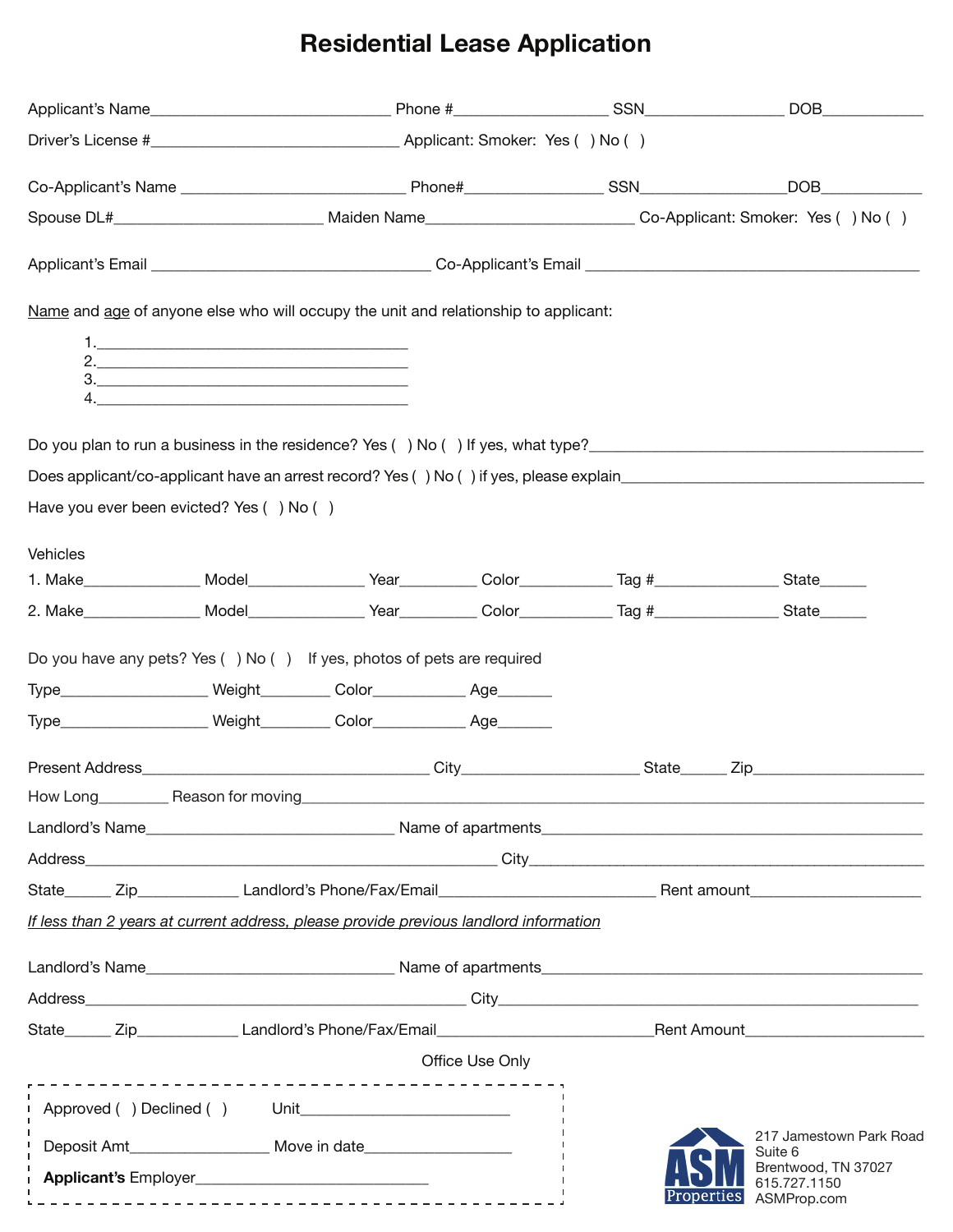|                                                | Salary \$_______________ hour () week () month () annual ()                              |  |  |                                                   |
|------------------------------------------------|------------------------------------------------------------------------------------------|--|--|---------------------------------------------------|
|                                                | If less than 2 years at current employer, please provide previous employment information |  |  |                                                   |
|                                                |                                                                                          |  |  |                                                   |
|                                                |                                                                                          |  |  |                                                   |
|                                                |                                                                                          |  |  |                                                   |
|                                                |                                                                                          |  |  |                                                   |
|                                                | Salary \$________________ hour () week () month () annual ()                             |  |  |                                                   |
|                                                |                                                                                          |  |  |                                                   |
|                                                |                                                                                          |  |  |                                                   |
|                                                |                                                                                          |  |  |                                                   |
|                                                | Salary $\frac{1}{2}$ _____________________hour () week () month () annual ()             |  |  |                                                   |
|                                                | If less than 2 years at current employer, please provide previous employment information |  |  |                                                   |
|                                                |                                                                                          |  |  |                                                   |
|                                                |                                                                                          |  |  |                                                   |
| Start Date                                     |                                                                                          |  |  |                                                   |
|                                                |                                                                                          |  |  |                                                   |
|                                                |                                                                                          |  |  |                                                   |
|                                                | Salary \$________________ hour () week () month () annual ()                             |  |  |                                                   |
|                                                | Name of Bank_______________________________Address_______________________________        |  |  |                                                   |
|                                                |                                                                                          |  |  |                                                   |
|                                                |                                                                                          |  |  |                                                   |
|                                                |                                                                                          |  |  |                                                   |
| Credit References (local references preferred) |                                                                                          |  |  |                                                   |
|                                                |                                                                                          |  |  |                                                   |
|                                                |                                                                                          |  |  |                                                   |
|                                                |                                                                                          |  |  |                                                   |
| <b>Character References</b>                    |                                                                                          |  |  |                                                   |
|                                                |                                                                                          |  |  |                                                   |
|                                                |                                                                                          |  |  |                                                   |
|                                                |                                                                                          |  |  | 217 Jamestown Par<br>Suite 6<br>Brentwood, TN 370 |

rk Road 127 **FOLL** 615.727.1150<br>Properties ASMProp.com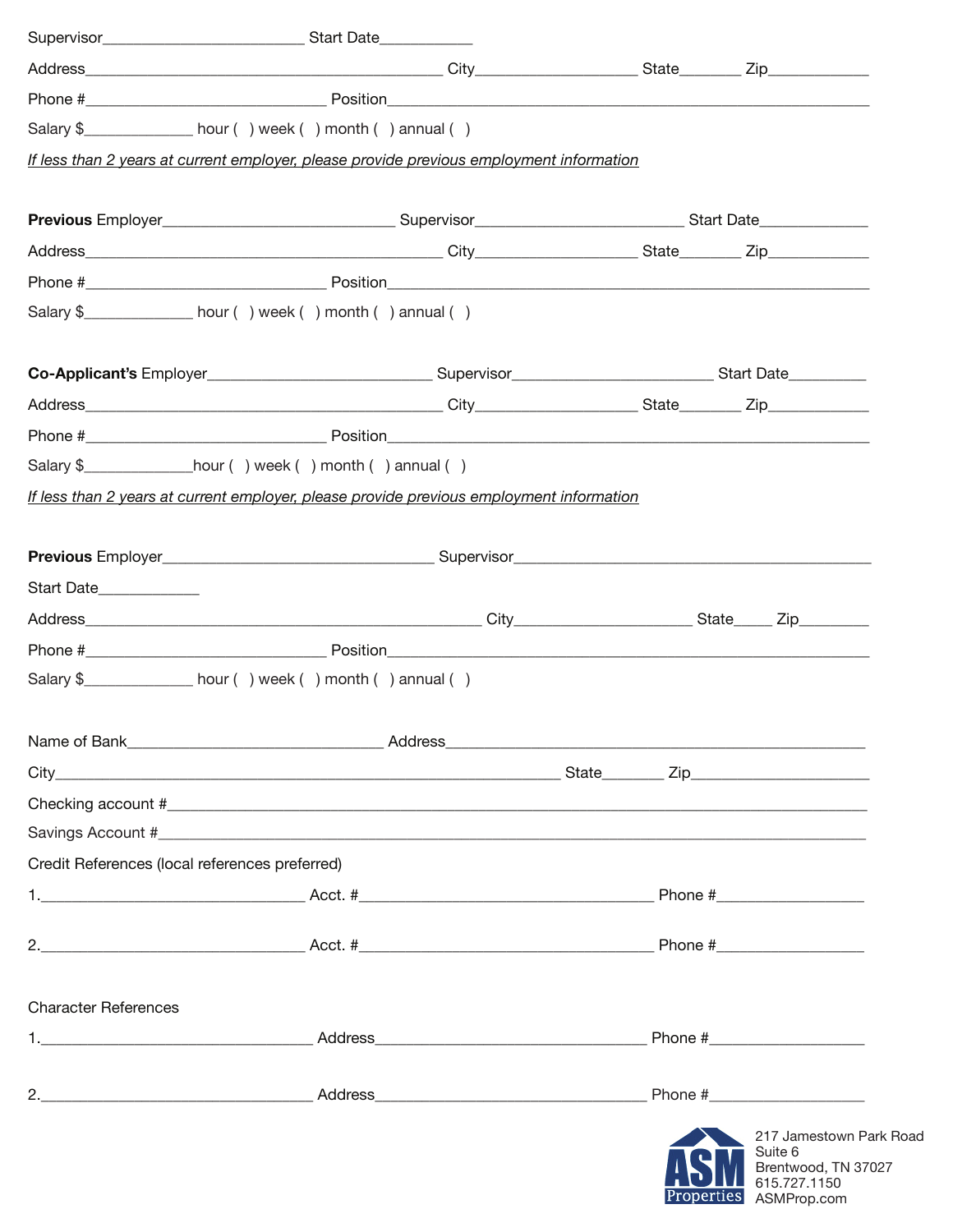#### **A non-refundable application fee is due with this application in the amount of \$\_\_\_\_\_\_\_. \$50 for individual or married couple, \$25 for each additional co-applicant.**

1. The applicant understands that the application fee will not be refunded under any circumstance or applied to any monies due to the Lessor.

2. If applicant fails to fulfill these conditions, this application will be deemed to have been withdrawn and Lessor or applicant will be under no further obligation. However, if applicant merely changes his/her mind about the unit after the application has been processed and approved and security deposit has been paid, the security deposit will be retained by the Lessor as liquidated damages.

3. All applicable utilities will be furnished by the resident.

4. Applicant understands that the giving of false information or tendering of a bad check may cause the Lessor's option to breach and void any subsequent lease.

5. Notice in writing may be mailed to resident at leased premises or delivered to resident in person.

6. Lessor's failure to deliver possession of premises at the time agreed upon, shall not subject Lessor to damages in any amount.

7. I understand that this application is a part of my lease agreement. Also that as a part of normal procedure for processing this application an investigative consumer report may be obtained whereby information is secured through interviews with persons whom I am acquainted. This report, if obtained, typically contains information as to character, general reputation, personal characteristics and mode of living. I have the right to make a written request within a reasonable amount of time for a complete and accurate disclosure of additional information concerning the nature and scope of this report. I understand that I may obtain this information by writing directly to ASM Properties, LLC.

### **\_\_\_\_\_\_\_\_I have read the seven points above and understand ASM Properties rental application procedures.**

Applicant's Signature\_\_\_\_\_\_\_\_\_\_\_\_\_\_\_\_\_\_\_\_\_\_\_\_\_\_\_\_\_\_\_\_\_\_Co-Applicant's Signature\_\_\_\_\_\_\_\_\_\_\_\_\_\_\_\_\_\_\_\_\_\_\_\_\_\_\_\_\_\_\_\_\_\_\_\_

Emergency Contact:\_\_\_\_\_\_\_\_\_\_\_\_\_\_\_\_\_\_\_\_\_\_\_\_\_\_\_Relationship\_\_\_\_\_\_\_\_\_\_\_\_\_\_\_\_\_\_\_\_\_\_\_Phone #\_\_\_\_\_\_\_\_\_\_\_\_\_\_\_\_\_\_\_\_\_\_\_\_\_

\*\*\* APPLICATIONS WILL NOT BE PROCESSED WITHOUT A SIGNATURE! \*\*\*

**See back side for Rental Policy** 

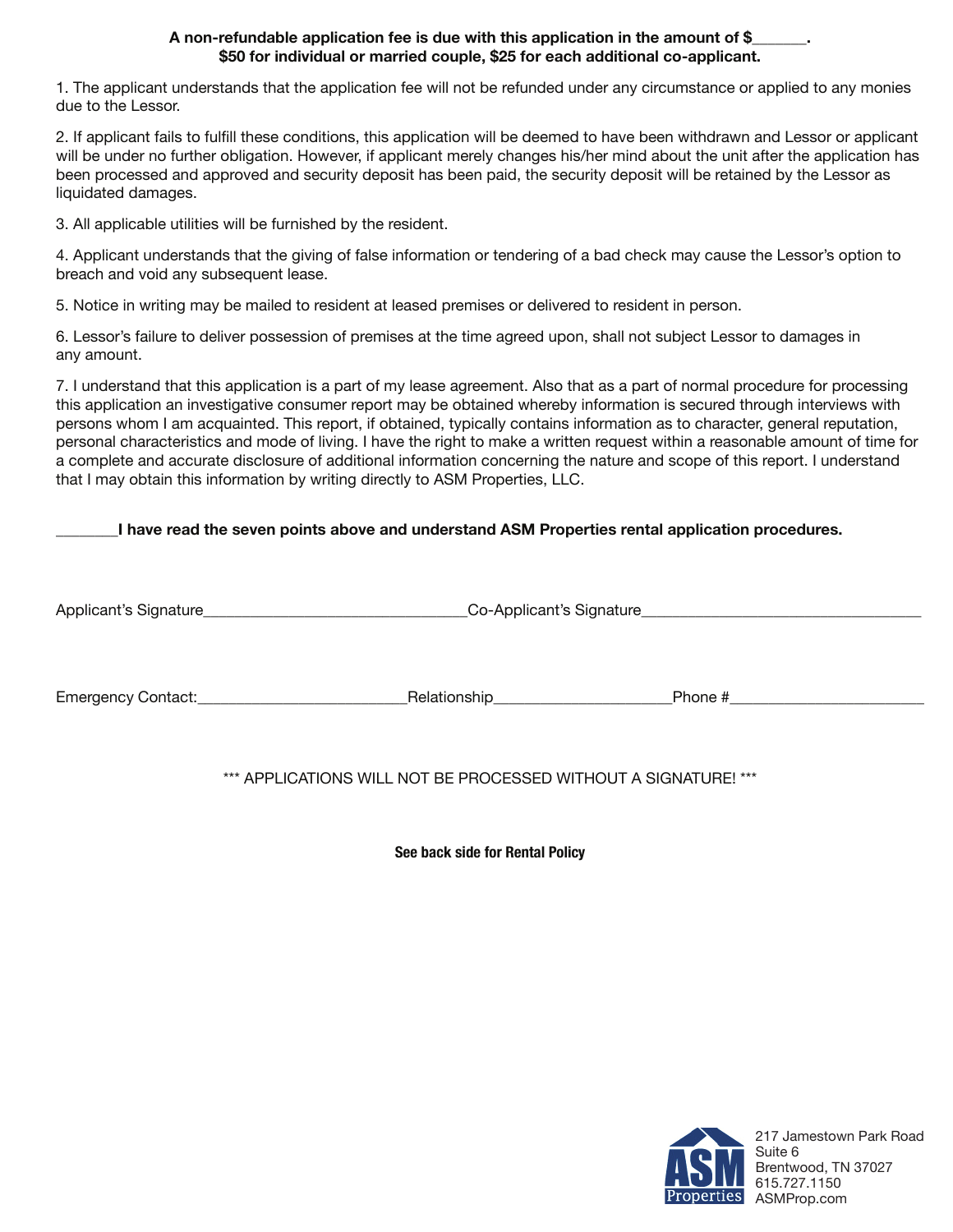#### **RENTAL POLICY**

THE FOLLOWING POLICIES ARE ESTABLISHED TO ENSURE THAT ALL PROSPECTIVE APPLICANTS FOR A PROPERTY PROCESSED BY ASM Properties, LLC, WILL BE TREATED EQUALLY.

Please read the following rental policy and INITIAL BY EACH SECTION THAT YOU HAVE READ, to acknowledge that you understand ASM Properties' rental policy.

If you feel you meet the guidelines for qualifying, we encourage you to submit an application.

Only one application, per property, will be processed at a time. In order for an application to be processed, it must be filled out completely and signed by all applicants. Applications will be processed in the order received if accompanied by a security deposit. The security deposit will hold the Property for up to two weeks upon approval. Be advised that we will continue to market the property until the security deposit is submitted.

#### **APPLICANTS**

1. Each person 18 years of age or older, who will reside in the property, (including dependent children or family members) must complete and sign an individual application. Application fees are \$50.00 for the first applicant and \$25.00 for each additional applicant.

2. Married applicants may submit one application and pay the application fee of \$50.00.

3. If a co-signer is necessary, the co-signer must also complete and sign an application, and pay the application fee. The acceptance of a co-signer is not normal policy and is subject to individual approval or denial by ASM Properties.

4. All application fees must accompany the application in certified funds (cash, cashier's check, money order), or by credit card, in order for it to be processed. Application fees are nonrefundable. Applications will not be processed until the application fee has been paid.

#### **CREDIT CRITERIA**

1. ASM Properties will obtain a credit report for each applicant and co-signer 18 years of age or older. Reports supplied by applicants will not be accepted.

2. ASM Properties will not approve applicants who have filed bankruptcy, and bankruptcy has not been discharged or dismissed.

3. If you have a judgment from a previous landlord, your application will not be approved.

4. ASM Properties requires a credit score of 600.

#### **INCOME CRITERIA**

1. Monthly recurring debt payments including rent must be less than 50% of household gross income.

2. If employed, we will need name and number of your human resources department for income verification. We do not pay for verifications. If your company uses a pay service for employment verification, you will need to submit a copy of your last year's W-2's and two (2) most recent pay stubs.

3. If self-employed, you will need to submit a copy of your last two (2) years of income tax returns and documentation of the current year (P&L, receipts, etc.).

4. Unverifiable income will NOT be considered.

#### **CONDITION OF MOVE-IN**

1. All rental property will be rented as is. Requests for cosmetic repairs after move-in will not be considered.

2. All utility accounts, where applicable, must be transferred into the residents' name as of the date of possession. \*\*Utility verifications from the applicable utility companies must be in our office prior to signing the lease.\*\*

3. The security deposit and first month's rent are required at time of lease signing. Regardless of the day of the month your move in date is, one total month rent is due. Prorated rent, if applicable, will be due on the first day of the following month. **We will only accept certified funds (cash, cashier's check, money order) for the deposit and the first month's rent.** 

4. We do not spray for insects/pests other than termites.

5. Hours for lease signings are Monday through Friday, 9:00 A.M. through 4:00 P.M., and Saturday by appointment only.

6. A copy of a photo ID, (Driver's License, Military ID, etc.) must be presented at time of lease signing.

7. If the property you are applying for accepts pets, there is a non-refundable \$300 pet fee that must be paid at the lease signing. There is a \$100 charge for each additional pet. Please note, this is a pet FEE and not a pet DEPOSIT. You will be required to sign a pet addendum along with the lease. Tenants are responsible for any damage caused by their pets.

#### **If you have any questions, please feel free to call us at (615) 727-1150.**



217 Jamestown Park Road Suite 6 Brentwood, TN 37027 615.727.1150